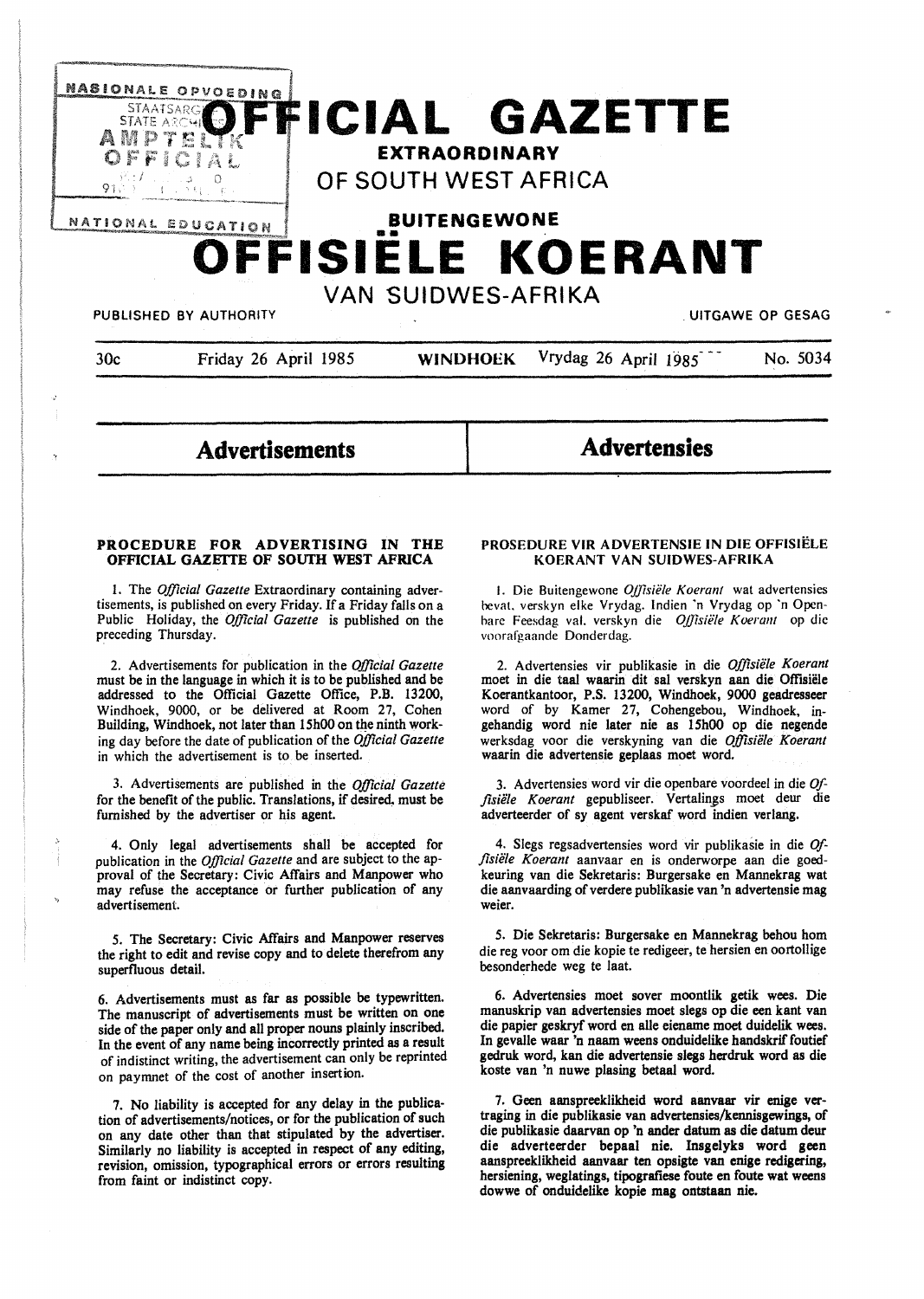8. The advertiser will be held liable for all compensation and costs arising from any action which may be instituted against the Administrator-General as a result of the publication of a notice with or without any omission, errors, lack of clarity or in any form whatsoever.

9. The subscription for the *Official Gazette* is R20,00 per annum, post free in this territory and the Republic of South Africa, obtainable from Swapers Limited, P.O. Box 56, WINDHOEK, 9000. Postage must be prepaid by overseas subscriber. Single copies of the *Official Gazette* are obtainable from Swapers Limited, P.O. Box 56, Windhoek, 9000, at the price as printed on copy. Copies are kept in stock for two years only.

10. The charge for the insertion of notices is as follows and is payable in the form of cheques, bills, postal or money orders:

## LIST OF FIXED TARIFF RATES

#### STANDARDISED NOTICES Transfer of business ...................... Deeds: Lost documents ................... Business notices ......................... Administration of Estates Acts Notices: Forms J. 187, 193, 197, 295, 297, 517 and 519 ......... Third party insurance claims for compensation  $\therefore$ Insolvency Act and Company Acts Notices: J. 28, J. 29. Forms 1 to 9 ...................... .  $N.B. -$  Forms 2 and  $6 -$  additional statements according to word count table, added to the basic tariff. Change of name (four insertions) ........... Naturalisation notices (including a reprint for the advertiser) .............................. Unclaimed moneys - only in the *Official Gazette* Extraordinary, closing date 15 January {per entry of "name, address and amount") ..... . Butchers' notices ........................ Slum Clearance Court Notices, per premises ... . Lost life insurance policies ................. NON-STANDARDISED NOTICES Company notices: *Rate per insertion*  R 3,25 6,00 5,00 2,00 2,50 4,00 25,00 2,00 0,80 *5,00*  4,00 2,00 R Short notices: **Meetings,** resolutions, offer of compromise, conversion of companies, voluntary windings-up, etc.: closing of members' registers for transfers and/or declarations of dividends . . . . . . 11,00 Liquor Licence Notices (in *Gazettes,* Extraorviz. June/Tvl.; November/Cape; January/O.F.S.; April/Natal), per bilingual application . . . . . . . . 7,00 Declaration of dividends with profit statements, including notes . . . . . . . . . . . . . . . . . . . . . . . . . 25,00 Long notices: Transfers, changes in respect of shares or capital, redemptions, resolutions, voluntary liquidations . . . . . . . . . . . . . . . . . . . . . . . . . 37,00 Trade marks in South West Africa . . . . . . . . . . . 11,00

8. Die adverteerder word aanspreeklik gehou vir **enige**  skadevergoeding en koste wat voortvloei uit enige aksie wat weens die publikasie hetsy met of sonder enige weglating, foute, onduidelikhede of in watter vorm ookal, van 'n kennisgewing teen die Administrateur-generaal ingestel word.

9. Die jaarlikse intekengeld op die *Offisiiile Koerant* is R20,00 posvry in hierdie gebied en die Republiek van Suid-Afrika, verkrygbaar by Swapers Beperk, Posbus 56, Windhoek, 9000. Oorsese intekenaars moet posgeld vooruitbetaal. Enkel eksemplare van die Offisiele Koerant is verkrygbaar van Swapers Beperk, Posbus 56, Windhoek, 9000 teen die prys soos gedruk op eksemplaar. Eksemplare word vir slegs twee jaar in voorraad gehou.

.I 0. Die koste vir die plasing van kennisgewings is soos volg en is betaalbaar by wyse van tjeks, wissels, pos- of geldorders:

#### LYS VAN VASTE TARIEWE

| <b>GESTANDAARDISEERDE</b><br><b>KENNISGEWINGS</b>                                                                                                                                                                | Tarief per<br>plasing<br>R |
|------------------------------------------------------------------------------------------------------------------------------------------------------------------------------------------------------------------|----------------------------|
|                                                                                                                                                                                                                  | 3,25                       |
| Aktes: Verlore dokumente                                                                                                                                                                                         | 6,00                       |
| Besigheidskennisgewings<br>Boedelwettekennisgewings: Vorms J. 187, 193                                                                                                                                           | 5,00                       |
| 197, 295, 297, 517 en 519 $\dots$                                                                                                                                                                                | 2,00                       |
| Derdepartyassuransie-eise om skadevergoeding<br>Insolvensiewet- en maatskappywettekennisge-<br>wings: J. 28, J. 29. Vorms 1 tot 9 $\dots \dots \dots$                                                            | 2,50                       |
| L.W. - Vorms 2 en 6 - bykomstige verkla-<br>rings volgens woordetaltabel, toegevoeg tot die<br>basiese tarief.                                                                                                   | 4,00                       |
| Naamsverandering (vier plasings)<br>Naturalisasiekennisgewings (insluitende 'n her-                                                                                                                              | 25,00                      |
| druk vir die adverteerder)<br>Onopgeëiste geld — slegs in die Buitengewone<br>Offisiële Koerantsluitingsdatum 15 Januarie (per                                                                                   | 2,00                       |
| inskrywing van "naam, adres en bedrag")                                                                                                                                                                          | 0,80                       |
| Slagterskennisgewings                                                                                                                                                                                            | 5,00                       |
| Slumopruimingshofkennisgewings, per perseel                                                                                                                                                                      | 4.00                       |
| Verlore lewensversekeringspolisse                                                                                                                                                                                | 2.00                       |
| NIE-GESTANDAARDISEERDE KENNISGEWINGS                                                                                                                                                                             |                            |
| Maatskappykennisgewings:                                                                                                                                                                                         |                            |
| Kort kennisgewings: Vergaderings, besluite, aan-<br>bod van skikking, omskepping van maatskappye,<br>vrywillige likwidasies, ens.: sluiting van lederegis-<br>ters vir oordragte en/of verklarings van dividende | 11,00                      |
| Dranklisensiekennisgewings (in Buitengewone Of-<br>fisiële Koerante, t.w. Junie/TVl.; November/Kaap;<br>Januarie/OVS; April/Natal) per tweetalige                                                                |                            |
| aansoek                                                                                                                                                                                                          | 7.00                       |
| Verklaring van dividende met profytstate, notas<br>ingesluit                                                                                                                                                     | 25,00                      |
| Lang kennisgewings: Oordragte, veranderings met<br>betrekking tot aandele of kapitaal, aflossings, be-<br>sluite, vrywillige likwidasies                                                                         | 37,00                      |
| Handelsmerke in Suidwes-Afrika                                                                                                                                                                                   | 11,00                      |
| Likwidateurs en ander aangesteldes se kennisge-                                                                                                                                                                  | 7.00                       |

Liquidators' and other appointees' notices ..... 7,00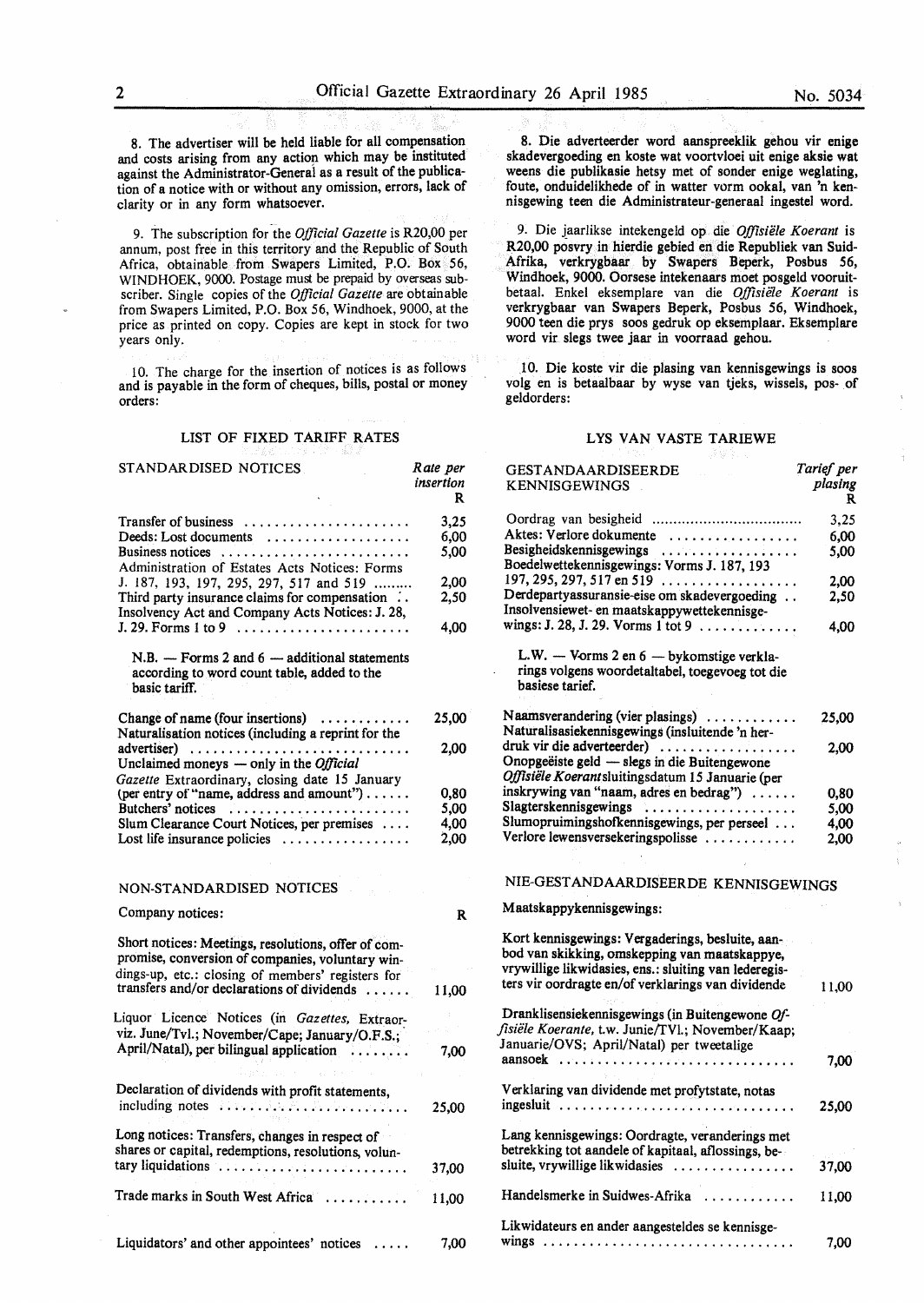SALES IN EXECUTION AND OTHER PUBLIC SALES:

| Public auctions, sales and tenders:                                           |       |
|-------------------------------------------------------------------------------|-------|
| Up to 75 words $\ldots \ldots \ldots \ldots \ldots \ldots \ldots \ldots$ 6,00 |       |
|                                                                               | 15.00 |
|                                                                               | 23.00 |

## ORDERS OF THE COURT:

Provisional and final liquidations or seque-

|                                                          | 14.00 |
|----------------------------------------------------------|-------|
| Reduction or change in capital mergers, offer of         |       |
| compromise                                               | 37.00 |
| Judicial managements, curator bonis and similar          |       |
| and extensive <i>rule nisi</i>                           | 37.00 |
| Extension of return date $\dots \dots \dots \dots \dots$ | 4,00  |
| Supersession and discharge of petitions (J. 158).  4,00  |       |

11. The charge for the insertion of advertisements other than the notices mentioned in paragraph 10 is at the rate of 56c per cm double column. (Fractions of a cm must be calculated as a cm).

12. No advertisements shall be inserted unless the charge is prepaid, Cheques, drafts, postal or money orders must be made payable to the Secretary: Civic Affairs and Manpower.

## **Vorm/Form J 187**

## **LIQUIDATION AND DISTRIBUTION ACCOUNTS IN DECEASED ESTATES LYING FOR INSPECTION**

In terms of section 35(5) of Act 66 of 1965, notice is hereby given that copies of the liquidation and distribution accounts (first and final, *unless otherwise stated)* in the estates specified below will be open for the inspection of all persons interested therein for a period of 21 days (or shorter or longer if *specially stated)* from the date specified or from the date of publication hereof, whichever may be the later, and at the offices of the Master and Magistrates as stated.

Should no objection thereto be lodged with the Master concerned during the specified period, the executors will proceed to make payments in accordance with the accounts.

46/84 KLOFT Olga Erna 050718 0005 00 5 **(RSA)**  Altersheim. Swakopmund Windhoek 21 dae Swakopmund Swanepoel & Kinghorn. Posbus 1455 Swakopmund.

534/84 NEL Petrus Johannes Steenkamp 190327 5005 001 Posbus 652 Okahandja Johanna Alida Nel (Gebore Kruger) 210804 0017 00 5 Eerste en Finale Okahandja Windhoek Barclays Nasionale Bank Bpk. Posbus 1014, Kimberley. 8300.

486/84 DE KLERK Helena Maria 040818 0015 00 5 Laan 4, Karasburg Bank Windhoek Beperk Posbus 15 Windhoek.

GEREGTELIKE EN ANDER OPENBARE VERKOPE:

| Geregtelike verkope $\ldots \ldots \ldots \ldots \ldots \ldots$                         | 18.00          |
|-----------------------------------------------------------------------------------------|----------------|
| Openbare veilings, verkope en tenders:                                                  | 6.00           |
| $76$ tot 250 woorde $\ldots \ldots \ldots \ldots \ldots \ldots$<br>$251$ tot 350 woorde | 15.00<br>23.00 |

## ORDERS VAN DIE HOF:

| Voorlopige en finale likwidasies                          |       |
|-----------------------------------------------------------|-------|
| of sekwestrasie,                                          | 14.00 |
| Vermindering of veranderings in kapitaal-                 |       |
| samesmeltings, aanbod van skikking                        | 37.00 |
| Geregtelike besture, kurator bonis en soortgelyke         |       |
| en uitgebreide bevel nisi                                 | 37.00 |
| Verlenging van keerdatum                                  | 4.00  |
| Tersydestellings en afwysings van petisies (J. 158)  4,00 |       |

11. Die koste vir die plasing van advertensies, behalwe die kennisgewings wat in paragraaf 10 genoem word, is teen die tarief van 56c per sm dubbelkolom. (Gedeeltes van 'n sm moet as voile sm bereken word).

12. Geen advertensie word geplaas tensy die koste nie vooruitbetaal is nie. Tjeks, wissels, pos- en geldorders moet aan die Sekretaris,: Burgersake en Mannekrag betaalbaar gemaak word.

## **LIKWIDASIE- EN DISTRIBUSIEREKENING IN BESTORWE BOEDELS WAT TER INSAE LÊ**

lngevolge artikel 35(5) van Wet 66 van 1965, word hierby kennis gegee dat duplikate van die likwidasie- en distribusierekenings (eerste en finale, *tensy anders vermeld)* in die boedels hieronder vermeld, in die kantore van die Meester en Landdroste soos vermeld en gedurende 'n tydperk van 21 dae (of korter of !anger *indien spesiaal vermeld)* vanaf gemelde datums of vanaf datum van publikasie hiervan, as dit later is, ter insae lê van alle persone wat daarby belang het.

Indien binne genoemde tydperk geen besware daarteen by die betrokke Meester ingedien word nie, gaan die eksekuteurs oor tot die uitbetalings ingevolge gemelde rekenings.

24/83 VAN DER MER WE Frans Stephanus 2402095035008 Alder Street 2 Windhoek 14 days Windhoek D O'N Mathews Executon Trust & Mining Co (Pty) Ltd PO Box 82 Windhoek.

4/85 Windhoek EHMKE Johann Martin 330430 5093 000 Coetzeestraat 18, Windhoek JF Terblanche, Santamtrust Bpk, Posbus 4333, Kaapstad (Eksekuteur).

310/84 **BANGO** Pedro 76915347 **SP** 201 Bataljon. Omega (Stamgebruik) Madrina Zwakina Geen Rundu Windhoek Arthur Schiebler Posbus 249 Windhoek 9000.

438/84 MAREE Lukas Martinus 0701045002006 Dunenweg 13, Swakopmund Swakopmund Windhoek CL de Jager & Van Rooyen Barclays Bankgebou Posbus 224 Walvisbaai 9190.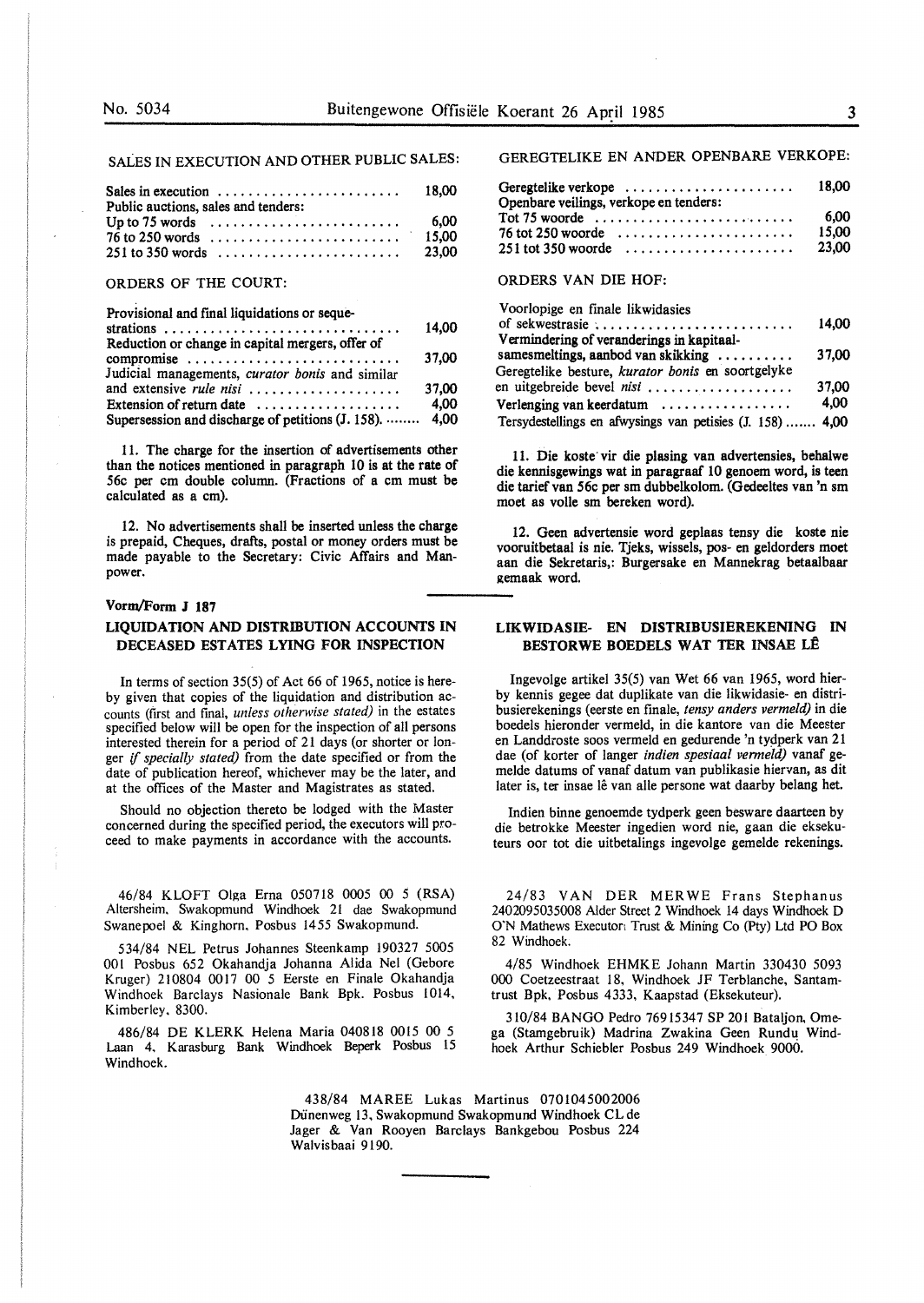# **Vorm/Form J 193**

## **NOTICE TO CREDITORS IN DECEASED ESTATES**

All persons having claims against the estates mentioned below are hereby called upon to lodge their claims with the executors concerned, within 30 days (or otherwise as indicated) calculated from the date of publication hereof. The information is given in the following order: Estate number, surname and christian names, date of birth, identity number, last address, date of death; surviving spouse's names, surname date of birth and identity number; name and address of executor or authorised agent, period allowed for lodgement of *claims* if *other than 30 days.* 

121/85 Windhoek STEENKAMP David Johannes 11 Januarie 1927 270111 5030 000 Coetzeestraat 26, Pionierspark, Windhoek 14 Februarie 1985 Ruth May Steenkamp (Geb. Wright) 310813 0010 065 JAL Van Zyl, Santamtrust Bpk, Posbus 4333, Kaapstad (Agent).

115/85 Windhoek DUMBE (ook bekend as NDUMBA) Lucas 14-05-57 78913415 SP 32 Bataljon, Buffalo Basis, Wes-Kaprivi 27 Februarie 1985 Maria Kapiororo Onbekend Do Arthur Schiebler genomineerde van Swatax Edms. Bpk. A Schiebler Swatax Edms Bpk Posbus 249 Windhoek.

#### **Vorm/Fonn 1**

# **APPOINTMENT OF TRUSTEES AND LIQUIDATORS AND :PROOF OF CLAIMS IN SEQUESTRATED ESTATES OR COMPANIES BEING WOUND UP**

Pursuant to sections 40(3), 56(3) and 77 of the Insolvency Act, 1936, sections 129, 179 and 182 of the Companies Act, 1973, notice is hereby given that the persons mentioned below have been appointed trustees or liquidators, as the case may be and the persons indebted to the estates or companies are required to pay their debts to them forthwith unless otherwise indicated.

Meetings of creditors or contributories of the said estates or companies will be held on the dates and at the times and places mentioned below. for proof of claims against the estates or companies, for the purpose of receiving the trustees' or liquidators' reports as to the affairs and conditions of the estates or companies and for giving the trustees or liquidators directions concerning the sale or recovery of any parts of the estates or assets of the companies or concerning any matter relating to the administration thereof.

The particulars are given in the following order: Number of estate/company; name and description of estate/company; name and address of trustee or liquidator and date, hour and place of meeting and period within which debt must be paid, if this is not to be done forthwith.

## **KENNISQEWING AAN KREDITEURE IN BESTOR-WE BOEDELS**

Alie persone wat vorderinge het teen die boedels hieronder vermeld, word hierby versoek om hul vorderinge by die betrokke eksekuteurs en binne 'n tydperk van 30 dae (of andersins soos aangedui) gereken vanaf die datum van publikasie hiervan in te lewer. Die inligting word verstrek in die volgorde: Boedelnommer, familienaam en voorname, geboortedatum, persoonsnommer, laaste datum, familienaam, geboortedatum en persoonsnommer; naam en adres van eksekuteurs of gemagtigde agent, tydperk toegelaat vir lewering van vorderings *indien anders as 30 dae.* 

106/85 Windhoek HOUGH Johannes Hendrik 2y. 5, 1933. 330329 5012 00 4 Windhoek Promenadenweg 24A 21.2.1985 Maria Hough Bank Windhoek Beperk Posbus 15 Windhoek.

439/84 Windhoek KROGH Pieter Ignatius 7 July 1899 990707 5006 004 73 Kaiser Wilhelm Street, Swakopmund 23 September 1984 Benjaminita Krogh (Born Theron) 050801 000 900 1 Barclays National Bank Ltd, Cape Town Trustee Branch PO Box 512 Cape Town.

## **AANSTELLING VAN KURATORS** EN **LIKWI-DATEURS EN BEWYS VAN VORDERINGS IN GESEKWESTREERDE BOEDELS OF MAAT-SKAPPYE IN LIKWIDAISE**

Ingevolge artikels 40(3), 56(3) en 77 van die Insolvensiewet, 1936, artikels 129, 179 en 182 van die Maatskappywet, 1926 en artikels 339, 366, 375(5) (b) en 402 van die Maatskappywet, 1973, word hierby kennis gegee dat die persone hieronder vermeld as kurators of likwidateurs aangestel is, na gelang van die geval, en dat persone wat enigiets aan die boedels of maatskappye verskuldig is die skulde, tensy anders vermeld, onmiddellik by genoemde kurators of likwidateurs moet betaal. Byeenkomste van skuldeisers of kontribuante van genoemde boedels of maatskappye sal gehou word op die datums, ure en plekke hieronder vermeld vir die bewys van vorderings teen die boedels of maatskappye, vir die ontvangs van die verslae van die kurators of likwidateurs oor die sake en toestand van die boedels of maatskappye en om opdragte aan die kurators of likwidateurs uit te reik betreffende die verkoop of opvordering van gedeeltes van die boedels of bates van die maatskappye of betreffende aangeleenthede rakende die beheer daarvan.

Die besonderhede word verstrek in die volgorde: Nommer van boedel/maatskappy; naam en adres van kurator of likwidateur, en datum, uur en plek van byeenkoms en tydperk waarin skuld betaal moet word, indien dit nie onmiddellik moet geskied nie.

W30/84 Insolvent Estate CJ Roelofse t/a Sentraal Boerediens IR McLaren Trustee Investment Trust (Pty) Limited PO Box 21204 Windhoek 9000 Wednesday 15th May 1985 at 10h00 a.m. At the office of the Master of the Supreme Court Windhoek. Investment Trust Company (Pty) Ltd PO Box 21204 Windhoek.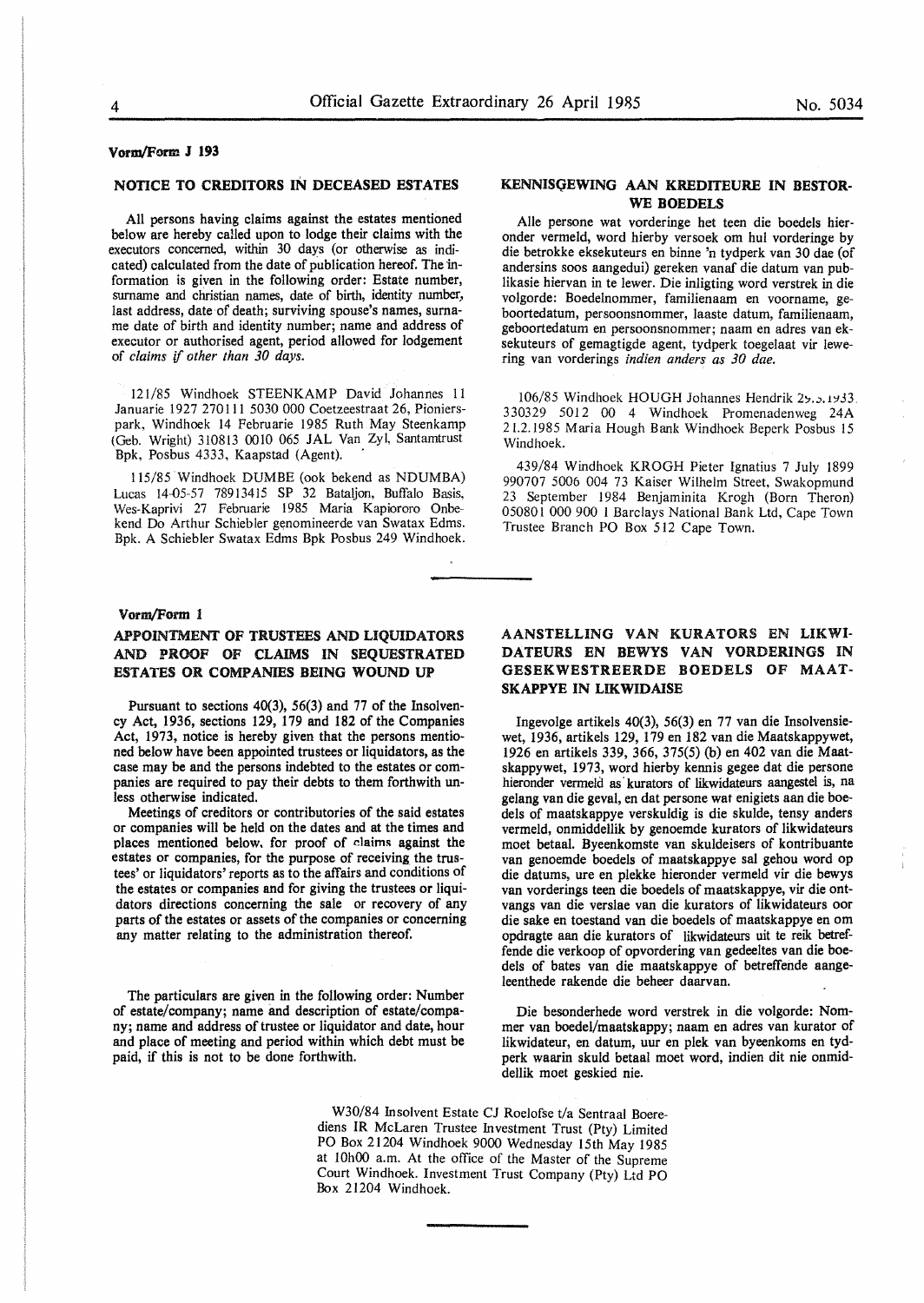#### **Vnrm/Form 517**

## **NOTICE TO CREDITORS IN DECEASED ESTATES**

All persons having claims against the estates specified in the schedule, are called upon to lodge their claims with the executors concerned within a period of 30 days (or otherwise as indicated) from the date of publication hereof.

21/85 HORN Johanna Magrietha 8-1-1938 3801080033002 Windhoek 28-12-1983 30 days Windhoek SWA Standard Bank SWA Ltd. (Registered Commercial Bank) Trustee Branch PO Box 2164, Windhoek 9000.

#### **Vorm/Form 519**

## **LIQUIDATION AND DISTRIBUTION ACCOUNT IN DECEASED ESTATE LYING FOR INSPECTION**

In terms of section 35(5) of Act 66 of 1965 notice is hereby given that the liquidation and distribution account in the Estate specified in the Schedule will be open for inspection of all persons interested therein for a period of 21 days from the date of publication hereof (or otherwise as indicated} at the offices of the Master of the Supreme Court and Magistrate, as stated.

Should no objection thereto be lodged with the Master during the specified period, the Executor wiil proceed to make payment in accordance therewith.

> 74/85 VAN AS Willem 580603 01 0050 9 Windhoek Eerste en Finale 26/4/85 Windhoek Standard Bank SWA Bpk (Geregistreerde Handelsbank) Trustee Tak Posbus 2164, Windhoek 9000.

#### **vorm/Form** *5*

# **PAYMENT OF DIVIDENTS AND COLLECTION OF CONTRIBUTIONS IN SEQUESTRATED ESTATES OR COMPANIBS BEING WOUND UP**

The liquidation accounts and plans of distribution or con- -tribution in the sequestrated estates of companies being wound up, as the case may be, mentioned below having been confirmed on the date therein mentioned, notice is hereby given, pursuant to section 113(1) of the Insolvency Act, 1936, section 139(2) of the Companies Act, 1926, and section 409(2) of the Companies Act, 1973, that dividends are in the course of payment or contributions are in the course of collection in the said estates or companies as set forth below and that every creditor liable to contribution is required to pay to the trustee or liqu:dator the amount for which he is liable at the address mentioned below.

57/80 Estate late MJ KARSTENS 12th April 1985 Dividends being paid Second Liquidation & Distribution Account in terms of Section  $34(5)$  of Act 66 of 1965, as amended. IR McLaren for: Executor c/o PO Box 82 Windhoek Trust & Mining Co (Pty) Ltd PO Box 82 Windhoek.

# **UITKEER VAN DIVIDENDE EN INSAMELING VAN KONTRIBUSIES IN GESEKWESTREERDE BOEDELS OF MAATSKAPPYE IN LIKWIDASIB**

Nademaal die likwidasierekeninge en distribusie-of kontribusie-rekenings in die gesekwestreerde boedels of maatskappye in likwidasie, na gelang van die ge-<br>val, hieronder vermeld op die datums daarm vermeld, bekragtig is, word hierby ingevolge artikel 113(1) van die Insolvensiewet, 1936, artikel 139(2) van die Maatskappyewet, 1926, en artikel 409(2) van die Maatskappyewet, 1973 kennis gegee dat uitbetaling van dividende of insameling van kontribusies aan die gang is in genoemde boedels of maatskappye soos hieronder uiteengesit en dat elke kontribusiepligte skuldeiser die bedrag deur hom verskuldig by die adres hieronder genoem aan die kurator of likwidateur moet betaal.

W23/83 Insolvente Boedel van Jacobus Willem Celliers 20 Maart 1985 Dividende word betaal JA Botma Posbus 38 Keetmanshoop.

# **KENNISGEWING AAN KREDITEURE** IN **BESTOR-WE BOEDELS**

Aile persone wat vorderinge het teen die boedels in die bylae vermeld, word versoek om sodanige vorderings binne 'n tydperk van 30 dae (of andersins soos aangedui) vanaf die datum van publikasie hiervan by die betrokke eksekuteurs in te lewer.

NESTLER Herbert 8/7/1913 130708 01 0012 8 Omaruru 25/3/85 30 Windhoek SWA Standard Bank SWA Ltd. (Registered Commercial Bank) Trustee Branch PO Box 2164, Windhoek 9000.

## **LIKWIDASIE EN DISTRIBUSIEREKENING IN BE-STORWE BOEDEL WAT TER INSAE LÊ**

Ingevolge artikel 35(5) van Wet 66 van 1964 word hierby kennis gegee dat die likwidasie- en distribusierekening in die Boedel in die Bylae vermeld in die kantore van die Meester van die Hooggeregshof en Landdros soos vermeld vir 'n tydperk van 21 dae vanaf die datum van publikasie hiervan (of andersins soos aangedui) ter insae sal lê vir alle persone wat daarby belang het.

Indien geen besware daarteen by die Meester binne die gemelde tydperk ingedien word nie, sal die eksekuteur tot uitbetaling daarvolgens oorgaan.